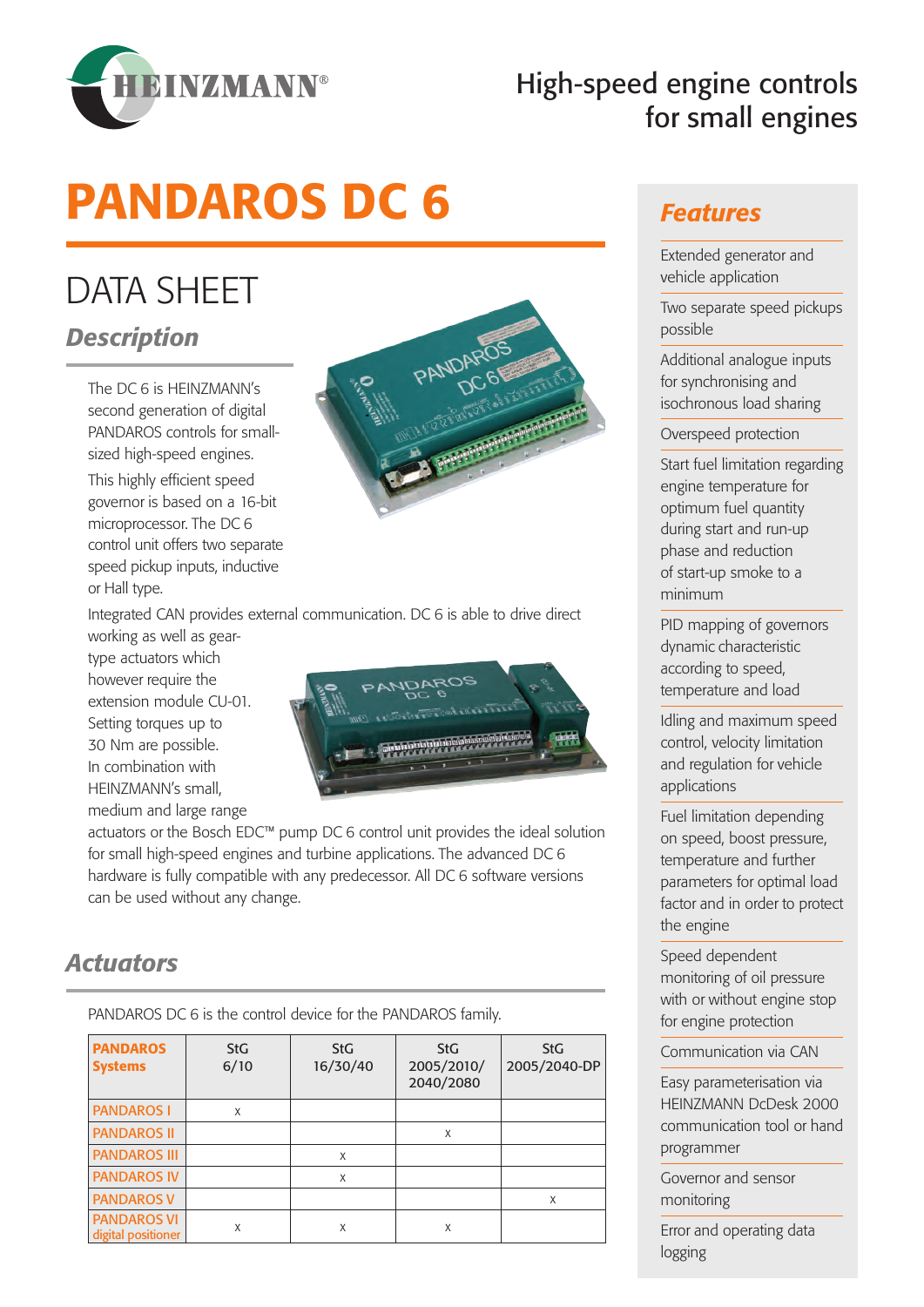# *Applications*

- $\blacktriangleright$  Stationary applications, e.g. gensets or power stations
- $\rightarrow$  Dual fuel applications
- $\rightarrow$  Gas, water and steam turbines
- $\rightarrow$  Heat pumps

# *Technical data*

| <b>General specification</b>            |                                                                     |  |  |  |
|-----------------------------------------|---------------------------------------------------------------------|--|--|--|
| Supply voltage                          | 24 VDC, 12 VDC                                                      |  |  |  |
| Operating voltage range                 | 9  33 VDC                                                           |  |  |  |
| Supply current                          | 300 mA (plus actuator current)                                      |  |  |  |
| Operating temperature range             | $-40 - 80$ °C                                                       |  |  |  |
| <b>Protection level</b><br>IPOO or IP55 |                                                                     |  |  |  |
| Connections                             | IPOO, spring cage terminal optional; IP55, plugs due to application |  |  |  |
| Vibration                               | 7 g / 10  400 Hz                                                    |  |  |  |
| Humidity                                | 95 % rel. humidity at 55 °C                                         |  |  |  |
| Insulation                              | $> 1$ M $\Omega$ at 48 VDC                                          |  |  |  |
| Weight                                  | IP00: 1.2 kg<br>IP55: 3 kg                                          |  |  |  |
| Compliances                             | 2004/108/EG; GL (positioner only)                                   |  |  |  |

| <i><b>I/O specification</b></i> |
|---------------------------------|
|                                 |

| I/ V SPECINCULION       |                 |   |                                                   |
|-------------------------|-----------------|---|---------------------------------------------------|
| Inputs                  | Pickup          |   | Hall type, 10  9000 Hz                            |
|                         | Pickup          |   | Inductive sensors, 0.5  30 Vpp / 50  9000 Hz      |
|                         | Analogue        | 3 | $05V$ or $420$ mA                                 |
|                         | Temperature     |   | PT200, PT1000, NTC, NI1000                        |
|                         | Digital 1 / PWM | 3 | 24 VDC, $(< 1 V / > 5 V)$                         |
|                         | Digital 2       |   | 24 VDC, $(< 1 V / > 5 V)$                         |
| Outputs                 | Analogue        | 2 | 420mA                                             |
|                         | Digital / PWM   | 2 | 0.3 A, low side, 10 90 %, short circuit protected |
|                         | Sensor supply   |   | 5.0 VDC, 50 mA max.                               |
|                         | Alarm output 1  |   | 0.3 A, low side, short circuit protected          |
| Communication interface | On-board        |   | <b>HEINZMANN Service Interface</b>                |
|                         | On-board        |   | <b>CAN 2.0B</b>                                   |

# *Certificates*

Certificates on request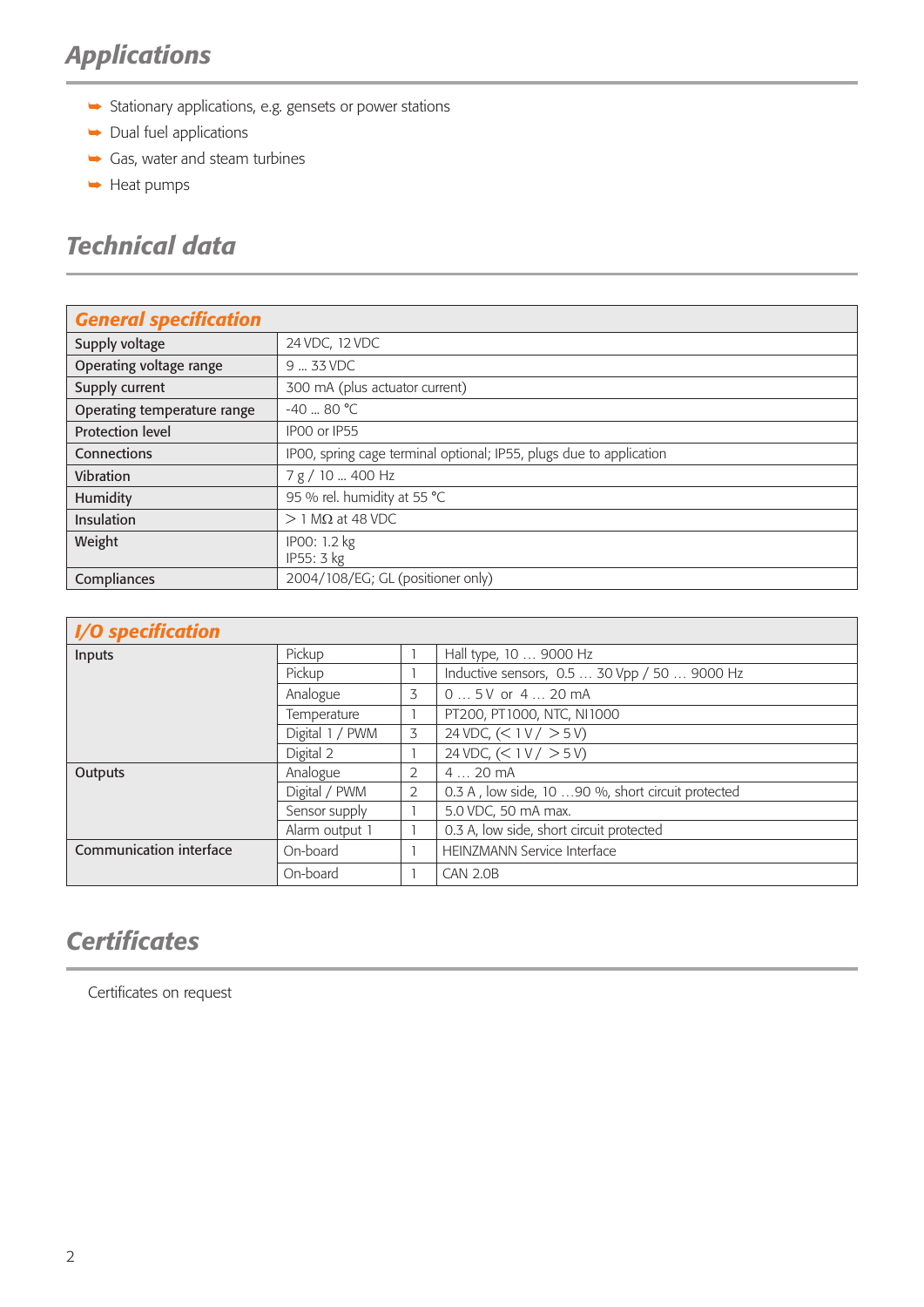#### *IP00 with coil unit CU-01 IP00*





*IP55, any version*